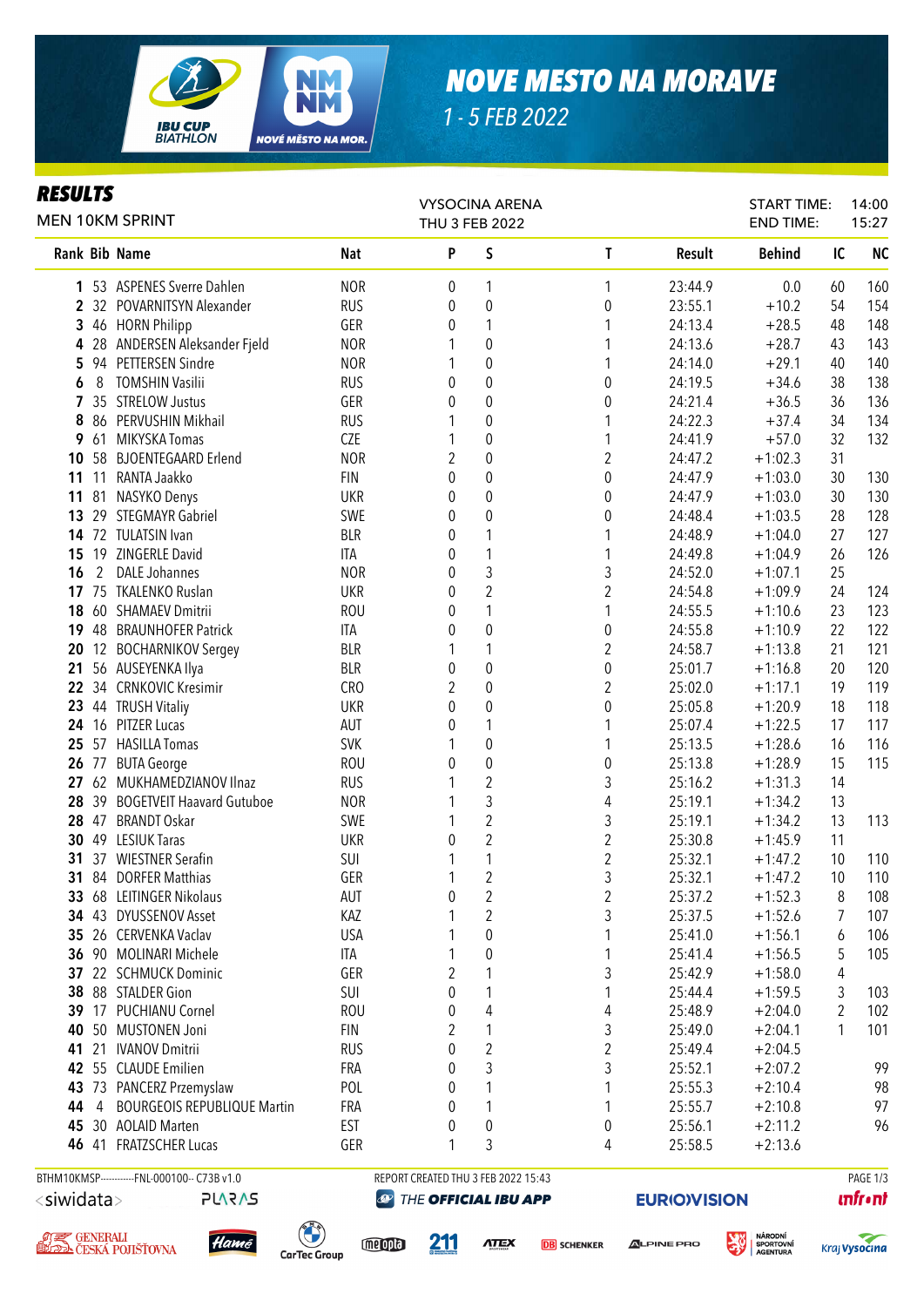

## *NOVE MESTO NA MORAVE*

*1 - 5 FEB 2022*

### *RESULTS*

| rljvei j<br><b>MEN 10KM SPRINT</b> |                                                        |                                    | <b>VYSOCINA ARENA</b><br>THU 3 FEB 2022 |                                     |                         |                   | <b>START TIME:</b><br><b>END TIME:</b>                | 14:00<br>15:27             |  |
|------------------------------------|--------------------------------------------------------|------------------------------------|-----------------------------------------|-------------------------------------|-------------------------|-------------------|-------------------------------------------------------|----------------------------|--|
| Rank Bib Name                      |                                                        | <b>Nat</b>                         | P                                       | S                                   | T                       | <b>Result</b>     | <b>Behind</b>                                         | <b>NC</b><br>IC            |  |
|                                    | 46 92 MANEK Ondrej                                     | <b>CZE</b>                         | 0                                       | 1                                   | 1                       | 25:58.5           | $+2:13.6$                                             | 95                         |  |
|                                    | 48 18 POSTL Thomas                                     | AUT                                | $\overline{c}$                          | 1                                   | 3                       | 26:00.1           | $+2:15.2$                                             | 93                         |  |
|                                    | 49 103 GUIRAUD POILLOT Theo                            | FRA                                | 0                                       | $\sqrt{2}$                          | 2                       | 26:00.3           | $+2:15.4$                                             | 92                         |  |
| 50                                 | 6 PATRIJUKS Aleksandrs                                 | LAT                                | 0                                       | $\sqrt{2}$                          | 2                       | 26:03.7           | $+2:18.8$                                             | 91                         |  |
|                                    | 51 24 TAMBORNINO Eligius                               | SUI                                | 1                                       | $\sqrt{2}$                          | 3                       | 26:04.6           | $+2:19.7$                                             | 90                         |  |
|                                    | 52 14 CAPPELLARI Daniele                               | ITA                                | 3                                       | $\mathbf{1}$                        | 4                       | 26:06.0           | $+2:21.1$                                             |                            |  |
|                                    | 53 83 ABRAHAM Ludek                                    | CZE                                | 1                                       | 1                                   | $\overline{\mathbf{c}}$ | 26:06.9           | $+2:22.0$                                             | 88                         |  |
| 54                                 | 5 PASHCHENKO Petr                                      | <b>RUS</b>                         | $\overline{2}$                          | $\mathfrak{Z}$                      | 5                       | 26:07.6           | $+2:22.7$                                             |                            |  |
| 55                                 | 23 TACHIZAKI Mikito                                    | <b>JPN</b>                         | 0                                       | 1                                   | 1                       | 26:17.4           | $+2:32.5$                                             | 86                         |  |
|                                    | 56 36 NEDZA-KUBINIEC Andrzej                           | POL                                | 1                                       | $\mathbf{1}$                        | $\overline{c}$          | 26:18.5           | $+2:33.6$                                             | 85                         |  |
| 57<br>3                            | <b>RASTIC Damir</b>                                    | SRB                                | 0                                       | $\overline{2}$                      | $\overline{c}$          | 26:19.7           | $+2:34.8$                                             | 84                         |  |
|                                    | 58 113 KAISER Simon                                    | GER                                | 1                                       | 3                                   | 4                       | 26:22.2           | $+2:37.3$                                             |                            |  |
|                                    | 59 97 DANUSER Dajan                                    | SUI                                | $\overline{2}$                          | $\overline{2}$                      | 4                       | 26:23.3           | $+2:38.4$                                             |                            |  |
|                                    | 60 25 KOCIAN Jakub                                     | CZE                                | $\mathbf{0}$                            | $\mathbf 0$                         | 0                       | 26:24.1           | $+2:39.2$                                             |                            |  |
| 61<br>9                            | USOV Andrei                                            | <b>MDA</b>                         | 0                                       | $\mathbf{1}$                        | 1                       | 26:25.4           | $+2:40.5$                                             | 80                         |  |
|                                    | 62 52 VIDMAR Anton                                     | SLO                                | 0                                       | $\sqrt{2}$                          | $\overline{2}$          | 26:26.7           | $+2:41.8$                                             | 79                         |  |
|                                    | 63 51 MEUNIER Ambroise                                 | FRA                                | 2                                       | $\overline{2}$                      | 4                       | 26:29.9           | $+2:45.0$                                             |                            |  |
|                                    | 64 96 UNTERWEGER Dominic                               | AUT                                | 1                                       | 1                                   | 2                       | 26:30.9           | $+2:46.0$                                             |                            |  |
| 65<br>1                            | SZCZUREK Lukasz                                        | POL                                | 0                                       | 1                                   | 1                       | 26:31.0           | $+2:46.1$                                             | 76                         |  |
|                                    | 66 10 BOVISI Sandro                                    | SUI                                | 2                                       | 1                                   | 3                       | 26:32.5           | $+2:47.6$                                             |                            |  |
|                                    | 67 101 SHYDLOUSKI Anton                                | <b>BLR</b>                         |                                         | $\sqrt{2}$                          | $\sqrt{3}$              | 26:33.0           | $+2:48.1$                                             |                            |  |
|                                    | 68 59 OBERHAUSER Magnus                                | AUT                                | 1                                       | $\sqrt{2}$                          | 3                       | 26:37.7           | $+2:52.8$                                             |                            |  |
|                                    | 69 13 DOTSENKO Andriy                                  | <b>UKR</b>                         | 0                                       | 3                                   | 3                       | 26:38.2           | $+2:53.3$                                             |                            |  |
|                                    | 70 93 KARVINEN Otto-Eemil                              | <b>FIN</b>                         | 1                                       | $\boldsymbol{0}$                    | 1                       | 26:39.6           | $+2:54.7$                                             | 71                         |  |
|                                    | 71 87 LEVET Damien                                     | FRA                                | 1                                       | 1                                   | 2                       | 26:40.8           | $+2:55.9$                                             |                            |  |
|                                    | 72 65 BRANDT Viktor                                    | SWE                                | $\pmb{0}$                               | $\sqrt{2}$                          | $\overline{2}$          | 26:43.7           | $+2:58.8$                                             | 69                         |  |
|                                    | 73 108 FAUNER Daniele                                  | <b>ITA</b>                         | 3                                       | 1                                   | 4                       | 26:48.0           | $+3:03.1$                                             |                            |  |
|                                    | 74 98 ROMANOV Nikita                                   | LTU                                | 1                                       | $\pmb{0}$                           | 1                       | 26:52.1           | $+3:07.2$                                             | 67                         |  |
|                                    | 75 45 FOUNTAIN Vinny                                   | GBR                                | $\overline{2}$                          | $\mathbf{1}$                        | 3                       | 26:57.7           | $+3:12.8$                                             | 66                         |  |
|                                    | 76 99 SJOKVIST Henning                                 | SWE                                | $\overline{2}$                          | $\pmb{0}$                           | $\overline{2}$          | 26:58.0           | $+3:13.1$                                             |                            |  |
|                                    | 77 40 MISE Edgars                                      | LAT                                | 0                                       | 1                                   | 1                       | 27:03.7           | $+3:18.8$                                             | 64                         |  |
|                                    | 78 79 NAKAJIMA Jin                                     | <b>JPN</b>                         | $\overline{2}$                          | $\boldsymbol{0}$                    | $\overline{\mathbf{c}}$ | 27:07.9           | $+3:23.0$                                             | 63                         |  |
|                                    | 79 31 NYKVIST Emil                                     | SWE                                | $\overline{ }$                          | 3                                   | 4                       | 27:10.2           | $+3:25.3$                                             |                            |  |
|                                    | 80 106 NEUMANN Michal                                  | POL                                | 1                                       | 0                                   | 1                       | 27:10.3           | $+3:25.4$                                             |                            |  |
|                                    | 81 63 KODAMA Shohei                                    | <b>JPN</b>                         | $\overline{2}$                          | $\overline{2}$                      | 4                       | 27:13.5           | $+3:28.6$                                             | 59                         |  |
|                                    | 82 102 TELEN Serhiy                                    | <b>UKR</b>                         | 0                                       | $\overline{2}$                      | 2                       | 27:16.6           | $+3:31.7$                                             |                            |  |
|                                    | 83 111 BUTA Florin-Catalin                             | <b>ROU</b>                         | 3                                       | 1                                   | 4                       | 27:18.6           | $+3:33.7$                                             |                            |  |
|                                    | 84 33 TERENTJEV Stepan                                 | LTU                                | 0                                       | $\overline{c}$                      | 2                       | 27:24.9           | $+3:40.0$                                             | 53                         |  |
|                                    | 85 15 CISAR Alex                                       | SL <sub>0</sub>                    | 2                                       | 1                                   | 3                       | 27:25.4           | $+3:40.5$                                             | 51                         |  |
|                                    | 86 100 HOKKA Juho                                      | <b>FIN</b>                         | $\overline{2}$                          | $\overline{2}$                      | 4                       | 27:30.5           | $+3:45.6$                                             |                            |  |
|                                    | 87 64 LACY Scott                                       | <b>USA</b>                         | 2                                       | 1                                   | 3                       | 27:32.9           | $+3:48.0$                                             | 47                         |  |
| 88                                 | 70 BELETSKIY Danil                                     | KAZ                                | 0                                       | 4                                   | 4                       | 27:33.6           | $+3:48.7$                                             | 45                         |  |
|                                    | 89 69 MACKINE Jokubas                                  | LTU                                | 3                                       | 1                                   | 4                       | 27:34.0           | $+3:49.1$                                             | 43                         |  |
| 90                                 | 20 TSOUREKAS Nikolaos                                  | GRE                                | 1                                       | 1                                   | $\overline{c}$          | 27:39.3           | $+3:54.4$                                             | 41                         |  |
| 91                                 | 80 MELICHER Bruno                                      | <b>SVK</b>                         | 1                                       | 1                                   | 2                       | 27:40.9           | $+3:56.0$                                             | 39                         |  |
|                                    | 92 91 VUKOVIC Aleksa                                   | <b>BIH</b>                         | $\mathbf{0}$                            | $\theta$                            | 0                       | 27:41.1           | $+3:56.2$                                             | 37                         |  |
|                                    | BTHM10KMSP------------FNL-000100-- C73B v1.0           |                                    |                                         | REPORT CREATED THU 3 FEB 2022 15:43 |                         |                   |                                                       | PAGE 2/3<br><b>unfr•nt</b> |  |
| <siwidata></siwidata>              | <b>PLARAS</b>                                          | Ø                                  | THE OFFICIAL IBU APP                    |                                     |                         |                   | <b>EURIOVISION</b>                                    |                            |  |
|                                    | <b>Ø Z GENERALI<br/>GLODA</b> ČESKÁ POJIŠŤOVNA<br>Hamé | J<br>meopla<br><b>CarTec Group</b> | <u> 211</u>                             | <b>ATEX</b>                         | <b>DB</b> SCHENKER      | <b>ALPINE PRO</b> | <b>NÁRODNÍ</b><br><b>SPORTOVNÍ</b><br><b>AGENTURA</b> | Kraj <b>Vysocina</b>       |  |